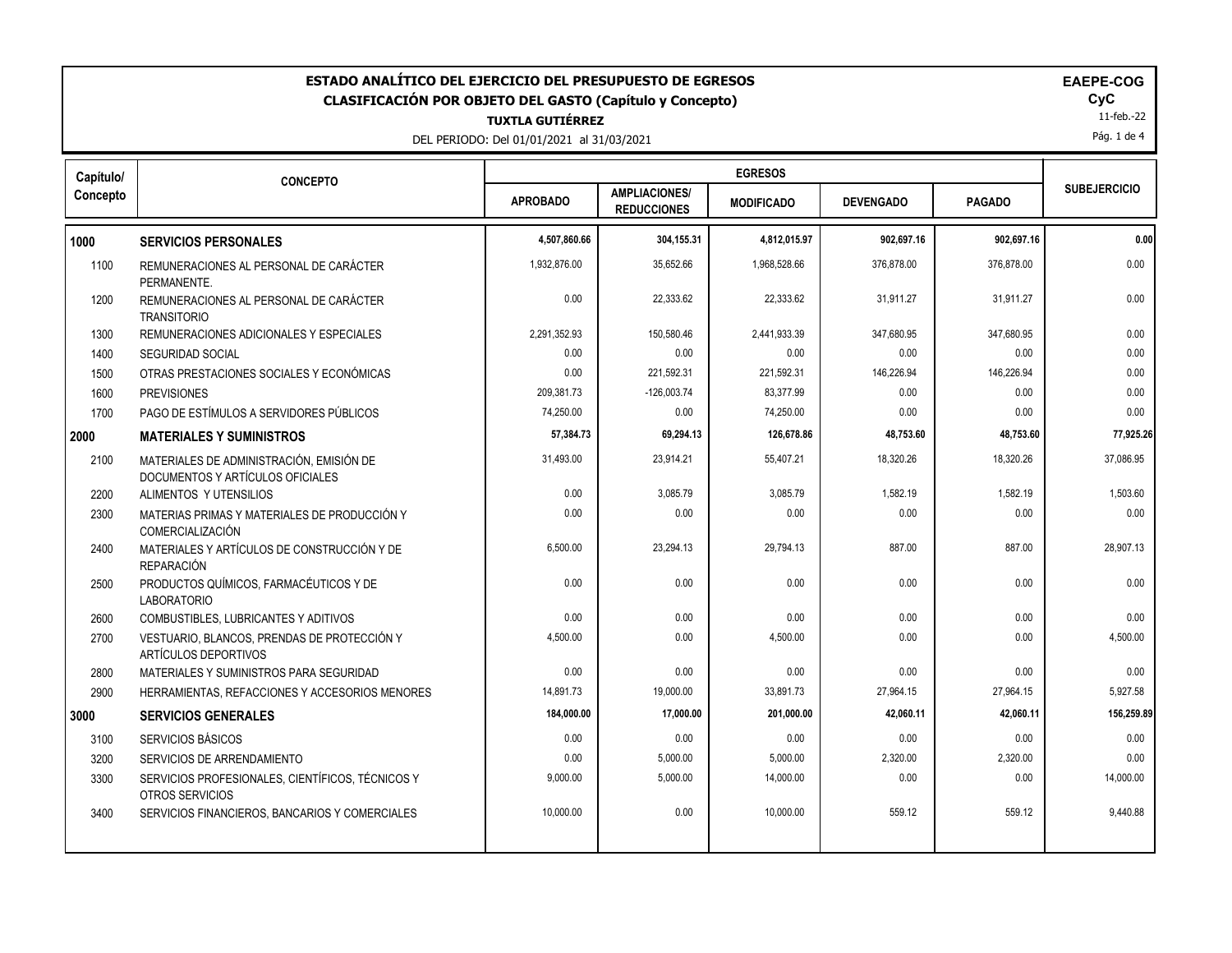| ESTADO ANALÍTICO DEL EJERCICIO DEL PRESUPUESTO DE EGRESOS<br><b>EAEPE-COG</b><br>CyC<br><b>CLASIFICACIÓN POR OBJETO DEL GASTO (Capítulo y Concepto)</b><br>11-feb.-22<br><b>TUXTLA GUTIÉRREZ</b><br>Pág. 2 de 4<br>DEL PERIODO: Del 01/01/2021 al 31/03/2021 |                                                                       |                 |                                            |                   |                  |               |                     |
|--------------------------------------------------------------------------------------------------------------------------------------------------------------------------------------------------------------------------------------------------------------|-----------------------------------------------------------------------|-----------------|--------------------------------------------|-------------------|------------------|---------------|---------------------|
| Capítulo/                                                                                                                                                                                                                                                    | <b>CONCEPTO</b>                                                       |                 |                                            | <b>EGRESOS</b>    |                  |               |                     |
| Concepto                                                                                                                                                                                                                                                     |                                                                       | <b>APROBADO</b> | <b>AMPLIACIONES/</b><br><b>REDUCCIONES</b> | <b>MODIFICADO</b> | <b>DEVENGADO</b> | <b>PAGADO</b> | <b>SUBEJERCICIO</b> |
| 3500                                                                                                                                                                                                                                                         | SERVICIOS DE INSTALACIÓN, REPARACIÓN,<br>MANTENIMIENTO Y CONSERVACIÓN | 45.000.00       | $-17,000.00$                               | 28,000.00         | 600.00           | 600.00        | 27,400.00           |
| 3600                                                                                                                                                                                                                                                         | SERVICIOS DE COMUNICACIÓN SOCIAL Y PUBLICIDAD                         | 5,000.00        | $-2,000.00$                                | 3,000.00          | 1,166.00         | 1,166.00      | 1,834.00            |
| 3700                                                                                                                                                                                                                                                         | SERVICIOS DE TRASLADO Y VIÁTICOS                                      | 5,000.00        | 0.00                                       | 5,000.00          | 1,569.99         | 1,569.99      | 3,430.01            |
| 3800                                                                                                                                                                                                                                                         | <b>SERVICIOS OFICIALES</b>                                            | 0.00            | 0.00                                       | 0.00              | 0.00             | 0.00          | 0.00                |
| 3900                                                                                                                                                                                                                                                         | OTROS SERVICIOS GENERALES                                             | 110,000.00      | 26,000.00                                  | 136,000.00        | 35,845.00        | 35,845.00     | 100,155.00          |
| 4000                                                                                                                                                                                                                                                         | TRANSFERENCIAS, ASIGNACIONES, SUBSIDIOS Y OTRAS AYI                   | 190,194.00      | 20,000.00                                  | 210,194.00        | 0.00             | 0.00          | 210,194.00          |
| 4100                                                                                                                                                                                                                                                         | TRANSFERENCIAS INTERNAS Y ASIGNACIONES AL SECTOR<br>PÚBLICO           | 0.00            | 0.00                                       | 0.00              | 0.00             | 0.00          | 0.00                |
| 4200                                                                                                                                                                                                                                                         | TRANSFERENCIAS AL RESTO DEL SECTOR PÚBLICO                            | 0.00            | 0.00                                       | 0.00              | 0.00             | 0.00          | 0.00                |
| 4300                                                                                                                                                                                                                                                         | SUBSIDIOS Y SUBVENCIONES                                              | 190,194.00      | 0.00                                       | 190,194.00        | 0.00             | 0.00          | 190,194.00          |
| 4400                                                                                                                                                                                                                                                         | AYUDAS SOCIALES                                                       | 0.00            | 20,000.00                                  | 20,000.00         | 0.00             | 0.00          | 20,000.00           |
| 4500                                                                                                                                                                                                                                                         | PENSIONES Y JUBILACIONES                                              | 0.00            | 0.00                                       | 0.00              | 0.00             | 0.00          | 0.00                |
| 4600                                                                                                                                                                                                                                                         | TRANSFERENCIAS A FIDEICOMISOS, MANDATOS Y OTROS<br>ANÁLOGOS           | 0.00            | 0.00                                       | 0.00              | 0.00             | 0.00          | 0.00                |
| 4700                                                                                                                                                                                                                                                         | TRANSFERENCIAS A LA SEGURIDAD SOCIAL                                  | 0.00            | 0.00                                       | 0.00              | 0.00             | 0.00          | 0.00                |
| 4800                                                                                                                                                                                                                                                         | <b>DONATIVOS</b>                                                      | 0.00            | 0.00                                       | 0.00              | 0.00             | 0.00          | 0.00                |
| 4900                                                                                                                                                                                                                                                         | TRANSFERENCIAS AL EXTERIOR                                            | 0.00            | 0.00                                       | 0.00              | 0.00             | 0.00          | 0.00                |
| 5000                                                                                                                                                                                                                                                         | <b>BIENES MUEBLES, INMUEBLES E INTANGIBLES</b>                        | 60,560.61       | 200,000.00                                 | 260,560.61        | 106,389.28       | 106,389.28    | 154,171.33          |
| 5100                                                                                                                                                                                                                                                         | MOBILIARIO Y EQUIPO DE ADMINISTRACIÓN                                 | 55,560.61       | 200,000.00                                 | 255,560.61        | 106,389.28       | 106,389.28    | 149,171.33          |
| 5200                                                                                                                                                                                                                                                         | MOBILIARIO Y EQUIPO EDUCACIONAL Y RECREATIVO                          | 0.00            | 0.00                                       | 0.00              | 0.00             | 0.00          | 0.00                |
| 5300                                                                                                                                                                                                                                                         | EQUIPO E INSTRUMENTAL MÉDICO Y DE LABORATORIO                         | 0.00            | 0.00                                       | 0.00              | 0.00             | 0.00          | 0.00                |
| 5400                                                                                                                                                                                                                                                         | VEHÍCULOS Y EQUIPO DE TRANSPORTE                                      | 0.00            | 0.00                                       | 0.00              | 0.00             | 0.00          | 0.00                |
| 5500                                                                                                                                                                                                                                                         | EQUIPO DE DEFENSA Y SEGURIDAD                                         | 0.00            | 0.00                                       | 0.00              | 0.00             | 0.00          | 0.00                |
| 5600                                                                                                                                                                                                                                                         | MAQUINARIA, OTROS EQUIPOS Y HERRAMIENTAS                              | 5,000.00        | 0.00                                       | 5,000.00          | 0.00             | 0.00          | 5,000.00            |
| 5700                                                                                                                                                                                                                                                         | ACTIVOS BIOLÓGICOS                                                    | 0.00            | 0.00                                       | 0.00              | 0.00             | 0.00          | 0.00                |
| 5800                                                                                                                                                                                                                                                         | <b>BIENES INMUEBLES</b>                                               | 0.00            | 0.00                                       | 0.00              | 0.00             | 0.00          | 0.00                |
| 5900                                                                                                                                                                                                                                                         | <b>ACTIVOS INTANGIBLES</b>                                            | 0.00            | 0.00                                       | 0.00              | 0.00             | 0.00          | 0.00                |
| 6000                                                                                                                                                                                                                                                         | <b>INVERSIÓN PÚBLICA</b>                                              | 0.00            | 0.00                                       | 0.00              | 0.00             | 0.00          | 0.00                |
| 6100                                                                                                                                                                                                                                                         | OBRA PÚBLICA EN BIENES DE DOMINIO PÚBLICO                             | 0.00            | 0.00                                       | 0.00              | 0.00             | 0.00          | 0.00                |
| 6200                                                                                                                                                                                                                                                         | OBRA PÚBLICA EN BIENES DE DOMINIO PROPIO                              | 0.00            | 0.00                                       | 0.00              | 0.00             | 0.00          | 0.00                |
|                                                                                                                                                                                                                                                              |                                                                       |                 |                                            |                   |                  |               |                     |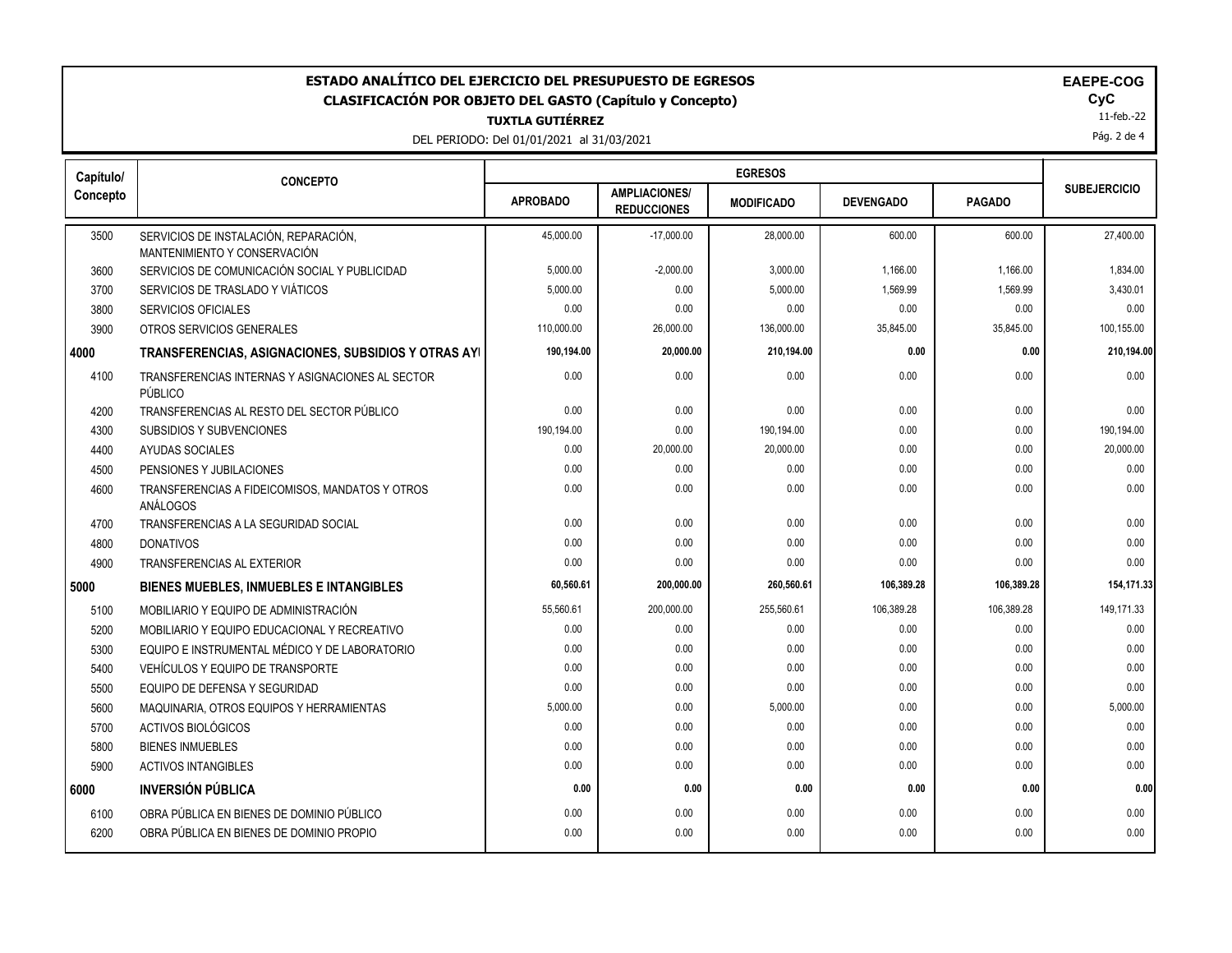| <b>EGRESOS</b><br>Capítulo/<br><b>CONCEPTO</b><br><b>SUBEJERCICIO</b><br><b>AMPLIACIONES/</b><br><b>APROBADO</b><br><b>DEVENGADO</b><br><b>PAGADO</b><br><b>MODIFICADO</b><br><b>REDUCCIONES</b><br>6300<br>0.00<br>0.00<br>0.00<br>0.00<br>0.00<br>0.00<br>PROYECTOS PRODUCTIVOS Y ACCIONES DE FOMENTO<br>0.00<br>0.00<br>0.00<br>0.00<br>0.00<br><b>INVERSIONES FINANCIERAS Y OTRAS PROVISIONES</b><br>0.00<br>0.00<br>0.00<br>0.00<br>0.00<br>7100<br>0.00<br>INVERSIONES PARA EL FOMENTO DE ACTIVIDADES<br><b>PRODUCTIVAS</b><br>0.00<br>0.00<br>0.00<br>0.00<br>0.00<br>7200<br>ACCIONES Y PARTICIPACIONES DE CAPITAL<br>0.00<br>0.00<br>0.00<br>0.00<br>COMPRA DE TÍTULOS Y VALORES<br>0.00<br>0.00<br>0.00<br>7300<br>CONCESIÓN DE PRÉSTAMOS<br>0.00<br>7400<br>0.00<br>0.00<br>0.00<br>0.00<br>0.00<br>0.00<br>0.00<br>0.00<br>0.00<br>0.00<br>0.00<br>7500<br>INVERSIONES EN FIDEICOMISOS, MANDATOS Y OTROS<br><b>ANÁLOGOS</b><br>0.00<br>0.00<br>0.00<br>0.00<br>0.00<br>$0.00\,$<br>7600<br>OTRAS INVERSIONES FINANCIERAS<br>0.00<br>0.00<br>7900<br>0.00<br>0.00<br>0.00<br>0.00<br>PROVISIONES PARA CONTINGENCIAS Y OTRAS<br>EROGACIONES ESPECIALES<br>0.00<br>0.00<br>0.00<br>0.00<br>0.00<br><b>PARTICIPACIONES Y APORTACIONES</b><br>0.00<br>0.00<br><b>PARTICIPACIONES</b><br>0.00<br>0.00<br>0.00<br>0.00<br>8100<br>8300<br>0.00<br>0.00<br>0.00<br>0.00<br><b>APORTACIONES</b><br>0.00<br>0.00<br>0.00<br>0.00<br>0.00<br>0.00<br>0.00<br>0.00<br>8500<br><b>CONVENIOS</b><br><b>DEUDA PÚBLICA</b><br>0.00<br>0.00<br>0.00<br>0.00<br>0.00<br>0.00<br>0.00<br>0.00<br>0.00<br>AMORTIZACIÓN DE LA DEUDA PÚBLICA<br>0.00<br>0.00<br>9100<br>9200<br>INTERESES DE LA DEUDA PÚBLICA<br>0.00<br>0.00<br>0.00<br>0.00<br>0.00<br>0.00<br>0.00<br>0.00<br>0.00<br>0.00<br>0.00<br>COMISIONES DE LA DEUDA PÚBLICA<br>0.00<br>9300<br><b>GASTOS DE LA DEUDA PÚBLICA</b><br>0.00<br>0.00<br>0.00<br>0.00<br>0.00<br>0.00<br>9400<br>9500<br><b>COSTO POR COBERTURAS</b><br>0.00<br>0.00<br>0.00<br>0.00<br>0.00<br>0.00<br>0.00<br>0.00<br>0.00<br>0.00<br>0.00<br>0.00<br>9600<br>APOYOS FINANCIEROS<br>0.00<br>0.00<br>0.00<br>0.00<br>0.00<br>9900<br>ADEUDOS DE EJERCICIOS FISCALES ANTERIORES<br>0.00<br>(ADEFAS) | ESTADO ANALÍTICO DEL EJERCICIO DEL PRESUPUESTO DE EGRESOS<br>EAEPE-COG<br>CyC<br><b>CLASIFICACIÓN POR OBJETO DEL GASTO (Capítulo y Concepto)</b><br>11-feb.-22<br><b>TUXTLA GUTIÉRREZ</b><br>Pág. 3 de 4<br>DEL PERIODO: Del 01/01/2021 al 31/03/2021 |  |  |  |  |  |  |      |
|----------------------------------------------------------------------------------------------------------------------------------------------------------------------------------------------------------------------------------------------------------------------------------------------------------------------------------------------------------------------------------------------------------------------------------------------------------------------------------------------------------------------------------------------------------------------------------------------------------------------------------------------------------------------------------------------------------------------------------------------------------------------------------------------------------------------------------------------------------------------------------------------------------------------------------------------------------------------------------------------------------------------------------------------------------------------------------------------------------------------------------------------------------------------------------------------------------------------------------------------------------------------------------------------------------------------------------------------------------------------------------------------------------------------------------------------------------------------------------------------------------------------------------------------------------------------------------------------------------------------------------------------------------------------------------------------------------------------------------------------------------------------------------------------------------------------------------------------------------------------------------------------------------------------------------------------------------------------------------------------------------------------------------------------------------------------------------------------------------------------------------------------------------------------------------------------------------------------------------|-------------------------------------------------------------------------------------------------------------------------------------------------------------------------------------------------------------------------------------------------------|--|--|--|--|--|--|------|
|                                                                                                                                                                                                                                                                                                                                                                                                                                                                                                                                                                                                                                                                                                                                                                                                                                                                                                                                                                                                                                                                                                                                                                                                                                                                                                                                                                                                                                                                                                                                                                                                                                                                                                                                                                                                                                                                                                                                                                                                                                                                                                                                                                                                                                  |                                                                                                                                                                                                                                                       |  |  |  |  |  |  |      |
|                                                                                                                                                                                                                                                                                                                                                                                                                                                                                                                                                                                                                                                                                                                                                                                                                                                                                                                                                                                                                                                                                                                                                                                                                                                                                                                                                                                                                                                                                                                                                                                                                                                                                                                                                                                                                                                                                                                                                                                                                                                                                                                                                                                                                                  | Concepto                                                                                                                                                                                                                                              |  |  |  |  |  |  |      |
|                                                                                                                                                                                                                                                                                                                                                                                                                                                                                                                                                                                                                                                                                                                                                                                                                                                                                                                                                                                                                                                                                                                                                                                                                                                                                                                                                                                                                                                                                                                                                                                                                                                                                                                                                                                                                                                                                                                                                                                                                                                                                                                                                                                                                                  |                                                                                                                                                                                                                                                       |  |  |  |  |  |  |      |
|                                                                                                                                                                                                                                                                                                                                                                                                                                                                                                                                                                                                                                                                                                                                                                                                                                                                                                                                                                                                                                                                                                                                                                                                                                                                                                                                                                                                                                                                                                                                                                                                                                                                                                                                                                                                                                                                                                                                                                                                                                                                                                                                                                                                                                  | 7000                                                                                                                                                                                                                                                  |  |  |  |  |  |  | 0.00 |
|                                                                                                                                                                                                                                                                                                                                                                                                                                                                                                                                                                                                                                                                                                                                                                                                                                                                                                                                                                                                                                                                                                                                                                                                                                                                                                                                                                                                                                                                                                                                                                                                                                                                                                                                                                                                                                                                                                                                                                                                                                                                                                                                                                                                                                  |                                                                                                                                                                                                                                                       |  |  |  |  |  |  |      |
|                                                                                                                                                                                                                                                                                                                                                                                                                                                                                                                                                                                                                                                                                                                                                                                                                                                                                                                                                                                                                                                                                                                                                                                                                                                                                                                                                                                                                                                                                                                                                                                                                                                                                                                                                                                                                                                                                                                                                                                                                                                                                                                                                                                                                                  |                                                                                                                                                                                                                                                       |  |  |  |  |  |  |      |
|                                                                                                                                                                                                                                                                                                                                                                                                                                                                                                                                                                                                                                                                                                                                                                                                                                                                                                                                                                                                                                                                                                                                                                                                                                                                                                                                                                                                                                                                                                                                                                                                                                                                                                                                                                                                                                                                                                                                                                                                                                                                                                                                                                                                                                  |                                                                                                                                                                                                                                                       |  |  |  |  |  |  |      |
|                                                                                                                                                                                                                                                                                                                                                                                                                                                                                                                                                                                                                                                                                                                                                                                                                                                                                                                                                                                                                                                                                                                                                                                                                                                                                                                                                                                                                                                                                                                                                                                                                                                                                                                                                                                                                                                                                                                                                                                                                                                                                                                                                                                                                                  |                                                                                                                                                                                                                                                       |  |  |  |  |  |  |      |
|                                                                                                                                                                                                                                                                                                                                                                                                                                                                                                                                                                                                                                                                                                                                                                                                                                                                                                                                                                                                                                                                                                                                                                                                                                                                                                                                                                                                                                                                                                                                                                                                                                                                                                                                                                                                                                                                                                                                                                                                                                                                                                                                                                                                                                  |                                                                                                                                                                                                                                                       |  |  |  |  |  |  |      |
|                                                                                                                                                                                                                                                                                                                                                                                                                                                                                                                                                                                                                                                                                                                                                                                                                                                                                                                                                                                                                                                                                                                                                                                                                                                                                                                                                                                                                                                                                                                                                                                                                                                                                                                                                                                                                                                                                                                                                                                                                                                                                                                                                                                                                                  |                                                                                                                                                                                                                                                       |  |  |  |  |  |  |      |
|                                                                                                                                                                                                                                                                                                                                                                                                                                                                                                                                                                                                                                                                                                                                                                                                                                                                                                                                                                                                                                                                                                                                                                                                                                                                                                                                                                                                                                                                                                                                                                                                                                                                                                                                                                                                                                                                                                                                                                                                                                                                                                                                                                                                                                  |                                                                                                                                                                                                                                                       |  |  |  |  |  |  |      |
|                                                                                                                                                                                                                                                                                                                                                                                                                                                                                                                                                                                                                                                                                                                                                                                                                                                                                                                                                                                                                                                                                                                                                                                                                                                                                                                                                                                                                                                                                                                                                                                                                                                                                                                                                                                                                                                                                                                                                                                                                                                                                                                                                                                                                                  | 8000                                                                                                                                                                                                                                                  |  |  |  |  |  |  | 0.00 |
|                                                                                                                                                                                                                                                                                                                                                                                                                                                                                                                                                                                                                                                                                                                                                                                                                                                                                                                                                                                                                                                                                                                                                                                                                                                                                                                                                                                                                                                                                                                                                                                                                                                                                                                                                                                                                                                                                                                                                                                                                                                                                                                                                                                                                                  |                                                                                                                                                                                                                                                       |  |  |  |  |  |  |      |
|                                                                                                                                                                                                                                                                                                                                                                                                                                                                                                                                                                                                                                                                                                                                                                                                                                                                                                                                                                                                                                                                                                                                                                                                                                                                                                                                                                                                                                                                                                                                                                                                                                                                                                                                                                                                                                                                                                                                                                                                                                                                                                                                                                                                                                  |                                                                                                                                                                                                                                                       |  |  |  |  |  |  |      |
|                                                                                                                                                                                                                                                                                                                                                                                                                                                                                                                                                                                                                                                                                                                                                                                                                                                                                                                                                                                                                                                                                                                                                                                                                                                                                                                                                                                                                                                                                                                                                                                                                                                                                                                                                                                                                                                                                                                                                                                                                                                                                                                                                                                                                                  |                                                                                                                                                                                                                                                       |  |  |  |  |  |  |      |
|                                                                                                                                                                                                                                                                                                                                                                                                                                                                                                                                                                                                                                                                                                                                                                                                                                                                                                                                                                                                                                                                                                                                                                                                                                                                                                                                                                                                                                                                                                                                                                                                                                                                                                                                                                                                                                                                                                                                                                                                                                                                                                                                                                                                                                  | 9000                                                                                                                                                                                                                                                  |  |  |  |  |  |  | 0.00 |
|                                                                                                                                                                                                                                                                                                                                                                                                                                                                                                                                                                                                                                                                                                                                                                                                                                                                                                                                                                                                                                                                                                                                                                                                                                                                                                                                                                                                                                                                                                                                                                                                                                                                                                                                                                                                                                                                                                                                                                                                                                                                                                                                                                                                                                  |                                                                                                                                                                                                                                                       |  |  |  |  |  |  |      |
|                                                                                                                                                                                                                                                                                                                                                                                                                                                                                                                                                                                                                                                                                                                                                                                                                                                                                                                                                                                                                                                                                                                                                                                                                                                                                                                                                                                                                                                                                                                                                                                                                                                                                                                                                                                                                                                                                                                                                                                                                                                                                                                                                                                                                                  |                                                                                                                                                                                                                                                       |  |  |  |  |  |  |      |
|                                                                                                                                                                                                                                                                                                                                                                                                                                                                                                                                                                                                                                                                                                                                                                                                                                                                                                                                                                                                                                                                                                                                                                                                                                                                                                                                                                                                                                                                                                                                                                                                                                                                                                                                                                                                                                                                                                                                                                                                                                                                                                                                                                                                                                  |                                                                                                                                                                                                                                                       |  |  |  |  |  |  |      |
|                                                                                                                                                                                                                                                                                                                                                                                                                                                                                                                                                                                                                                                                                                                                                                                                                                                                                                                                                                                                                                                                                                                                                                                                                                                                                                                                                                                                                                                                                                                                                                                                                                                                                                                                                                                                                                                                                                                                                                                                                                                                                                                                                                                                                                  |                                                                                                                                                                                                                                                       |  |  |  |  |  |  |      |
|                                                                                                                                                                                                                                                                                                                                                                                                                                                                                                                                                                                                                                                                                                                                                                                                                                                                                                                                                                                                                                                                                                                                                                                                                                                                                                                                                                                                                                                                                                                                                                                                                                                                                                                                                                                                                                                                                                                                                                                                                                                                                                                                                                                                                                  |                                                                                                                                                                                                                                                       |  |  |  |  |  |  |      |
|                                                                                                                                                                                                                                                                                                                                                                                                                                                                                                                                                                                                                                                                                                                                                                                                                                                                                                                                                                                                                                                                                                                                                                                                                                                                                                                                                                                                                                                                                                                                                                                                                                                                                                                                                                                                                                                                                                                                                                                                                                                                                                                                                                                                                                  |                                                                                                                                                                                                                                                       |  |  |  |  |  |  |      |
|                                                                                                                                                                                                                                                                                                                                                                                                                                                                                                                                                                                                                                                                                                                                                                                                                                                                                                                                                                                                                                                                                                                                                                                                                                                                                                                                                                                                                                                                                                                                                                                                                                                                                                                                                                                                                                                                                                                                                                                                                                                                                                                                                                                                                                  |                                                                                                                                                                                                                                                       |  |  |  |  |  |  |      |